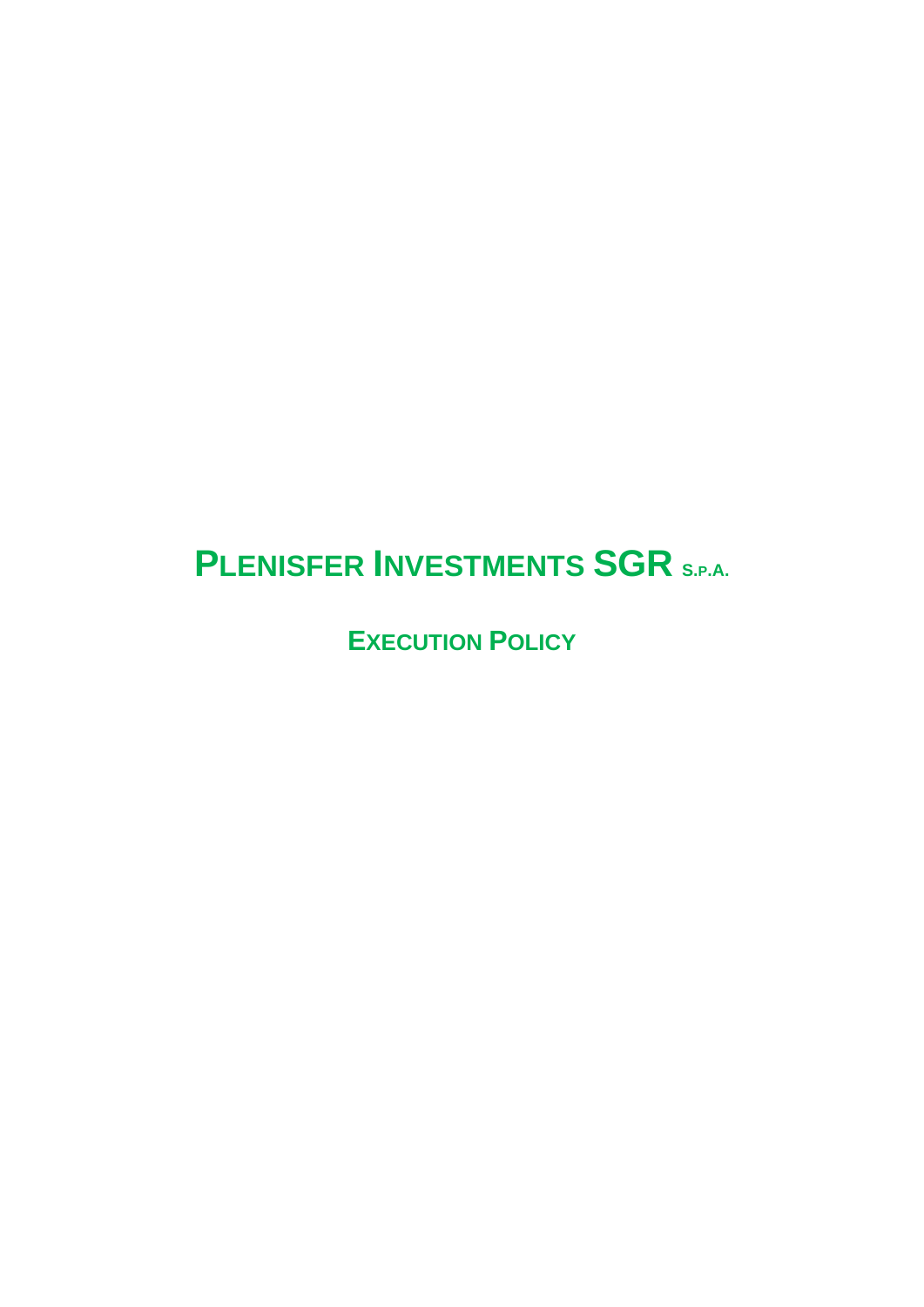

## **Document Summary**

| Title                 | Plenisfer Investments SGR S.p.A. - Execution Policy                  |
|-----------------------|----------------------------------------------------------------------|
| Classification        | Policy                                                               |
| Approved by           | Company Board                                                        |
| <b>Effective Date</b> | 30 June 2021                                                         |
| Owner                 | Company Chief Risk Officer and Company Compliance Officer            |
| <b>Key Contact</b>    | alessandra.goggioli@plenisfer.com;<br>creanza.vincenzo@plenisfer.com |

## **Versioning and Ownership**

| <b>Version</b> | Date of issuance | Document code | Reason<br>for<br>and<br><b>Extent of Changes</b>        | Owner |
|----------------|------------------|---------------|---------------------------------------------------------|-------|
|                | 30 April 2020    | 01            |                                                         |       |
| 2              | 30 June 2021     | 02            | <b>Broker List</b><br>Review.<br>Company name<br>update |       |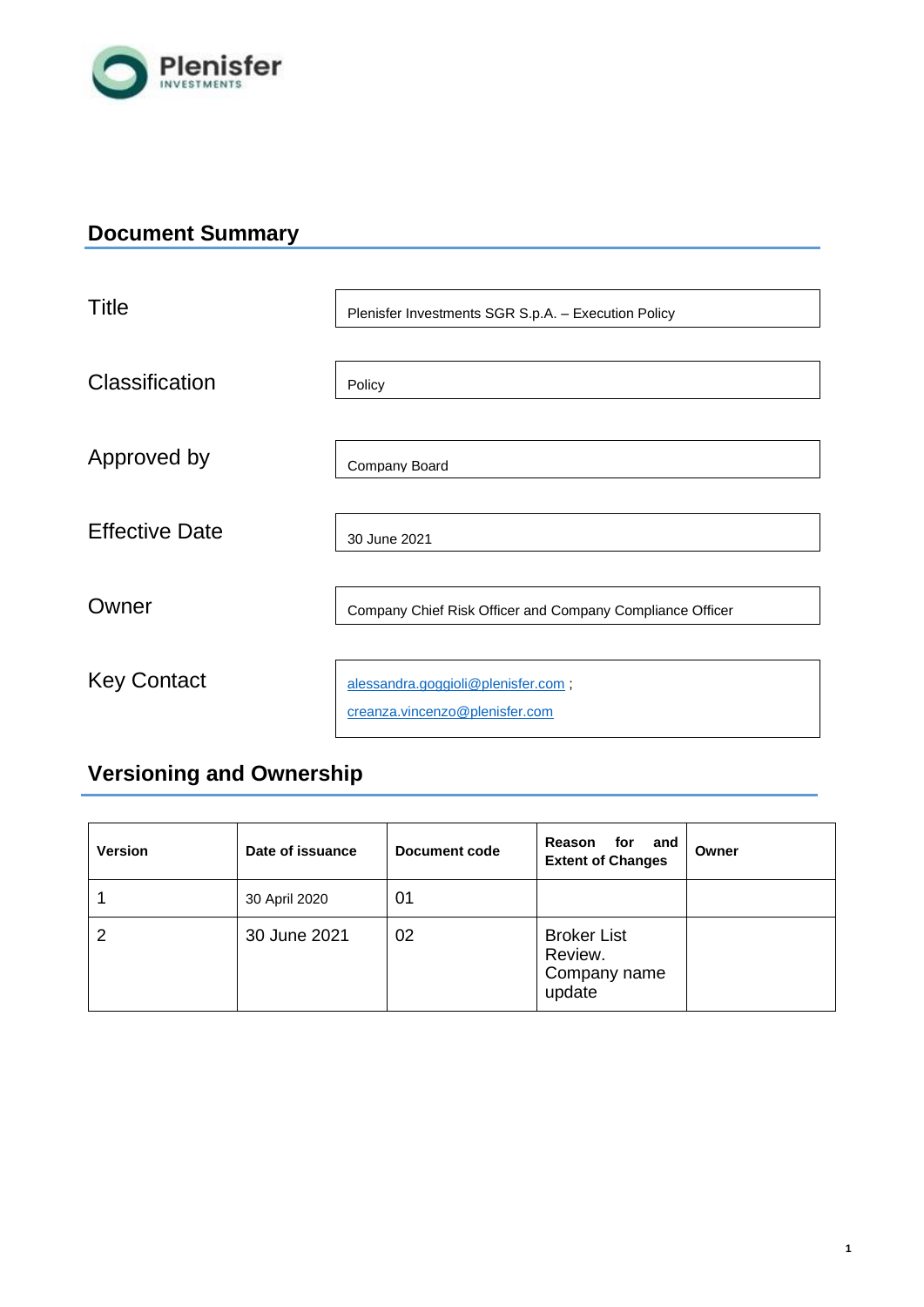

# Index

| 6 |  |
|---|--|
|   |  |
|   |  |
|   |  |
|   |  |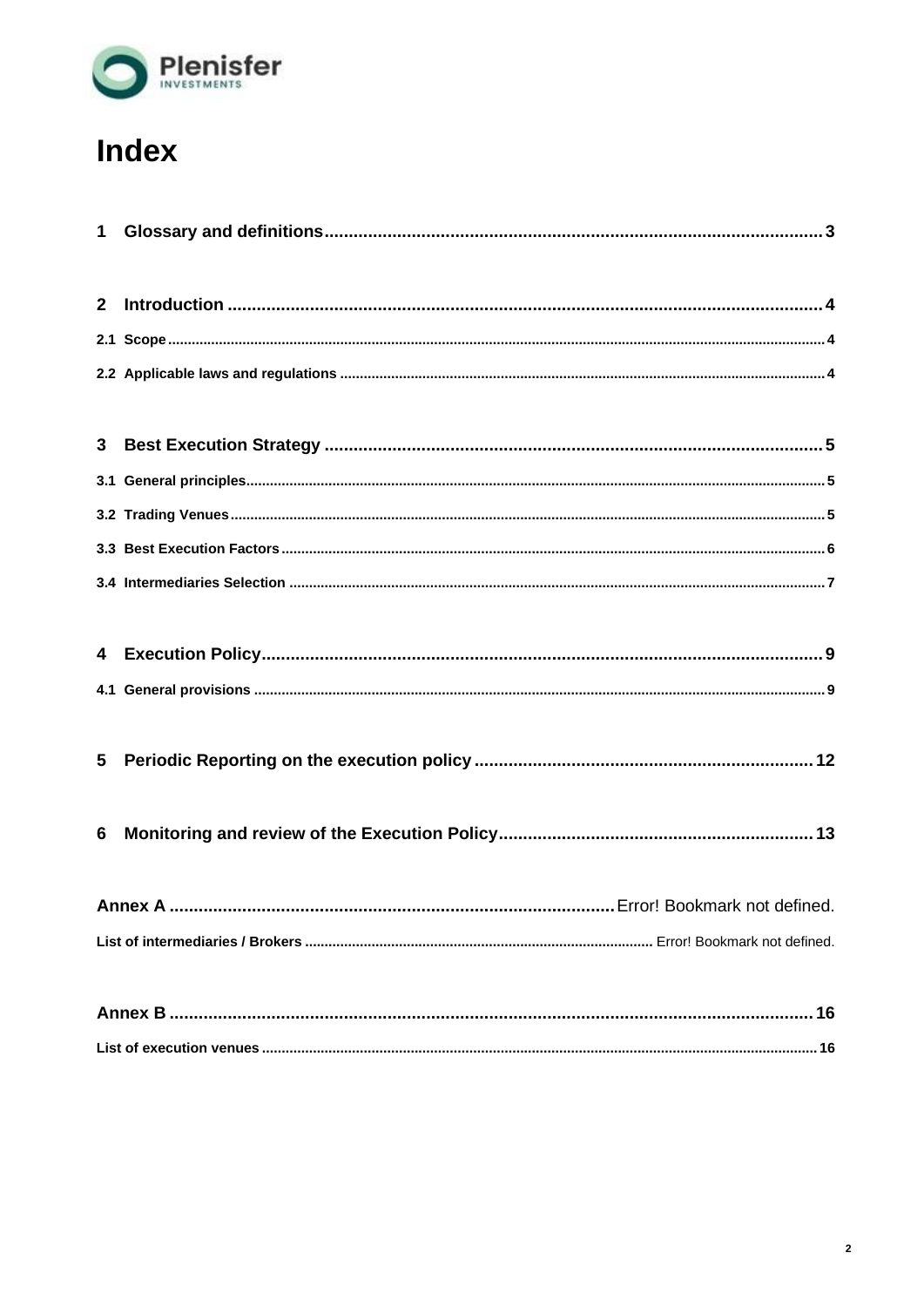

## <span id="page-3-0"></span>**1 GLOSSARY AND DEFINITIONS**

| Acronym/Term         | <b>Explanation / Definition</b>                                                                                                                                                                                       |
|----------------------|-----------------------------------------------------------------------------------------------------------------------------------------------------------------------------------------------------------------------|
| AuM                  | Assets under Management                                                                                                                                                                                               |
| <b>BoD</b>           | Board of Directors of the Company                                                                                                                                                                                     |
| <b>CEO</b>           | Chief Executive Officer of the Company                                                                                                                                                                                |
| Company              | Plenisfer Investment s.g.r. S.p.A.                                                                                                                                                                                    |
| Co-CIO               | Co- Chief Investment Officer of the Company                                                                                                                                                                           |
| Head of              | Heads of investment areas (or operational departments) of the Company                                                                                                                                                 |
| Senior<br>Management | The CEO, the General Manager (if any) and the Head of those functions that carry out<br>management supervision duties including, at least, the first reporting line of the CEO<br>$(CEO - 1)$ (first line of defence) |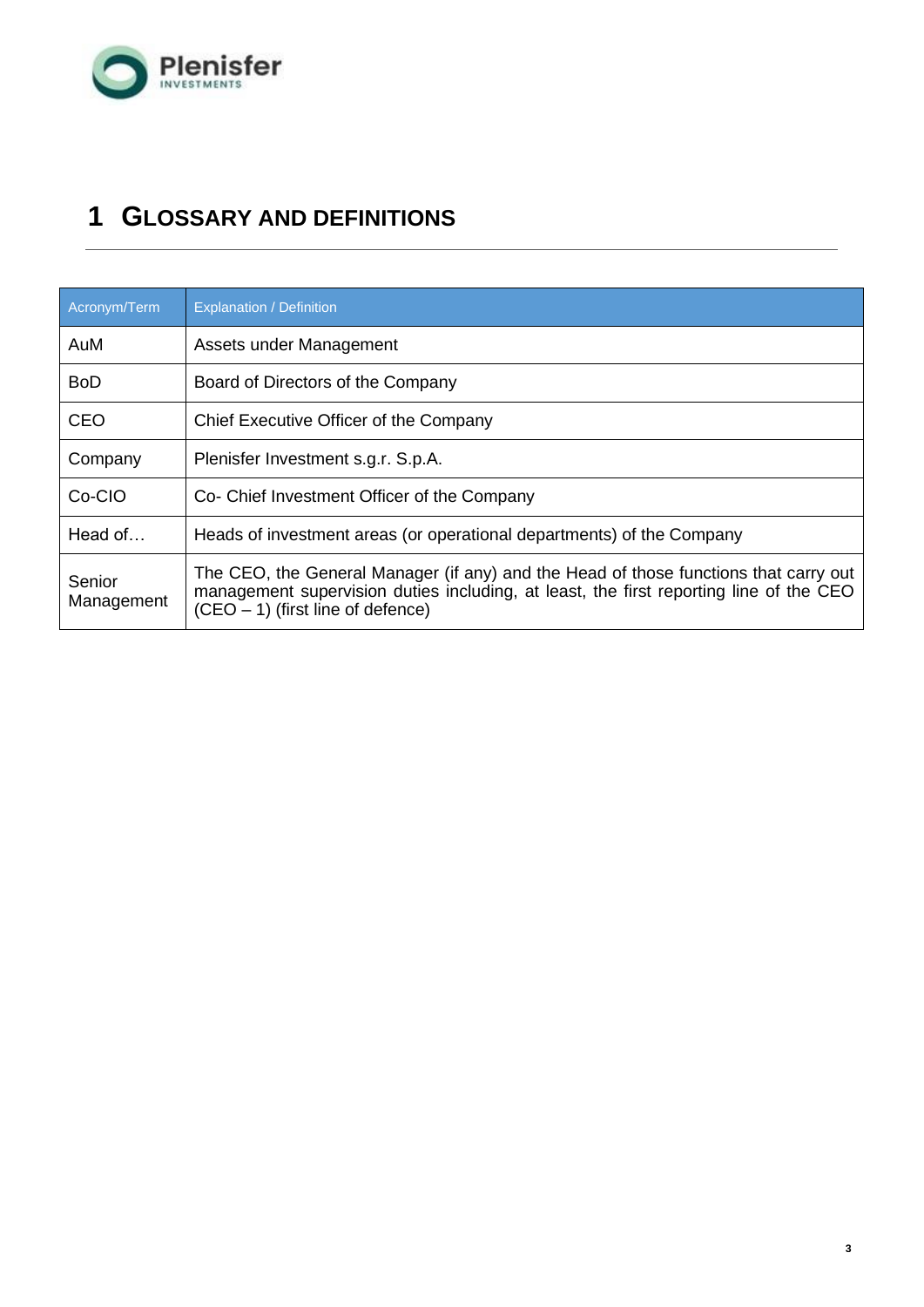

## <span id="page-4-0"></span>**2 INTRODUCTION**

## <span id="page-4-1"></span>**2.1 SCOPE**

This document set out Plenisfer Investments SGR S.p.A. (the Company) order execution policy, in accordance with the requirements of the applicable laws, in particular MIFID II, with respect to the activity of portfolio management and the activity of management of collective investments undertakings.

### <span id="page-4-2"></span>**2.2 APPLICABLE LAWS AND REGULATIONS**

The Objective of the Policy ("the Best Ex Policy") is to outline the process and the measures that the Company has adopted, which seek to provide the best possible result for its clients, when executing or transmitting orders to the market, market counter-parties and / or other investment companies.

The document follows the provisions of the UCITS Directive, the MIFID II directive, and the related regulations at European and country level.

In particular, the Best Ex Policy is designed to ensure compliance with requirements of the following:

- Article n. 25 of the Commission Directive 2010/43/UE regarding the execution of decisions to deal on behalf of the managed UCITS and Article 26 of the same directive in relation to the placement of orders to deal on behalf of UCITS with other entities for execution and
- Article n. 27 of the Directive 2014/65/UE of the European Parliament and of the Council regarding the obligation to execute orders on terms most favourable to the client and of the related regulations.

The document has been approved by the Company Board of Directors.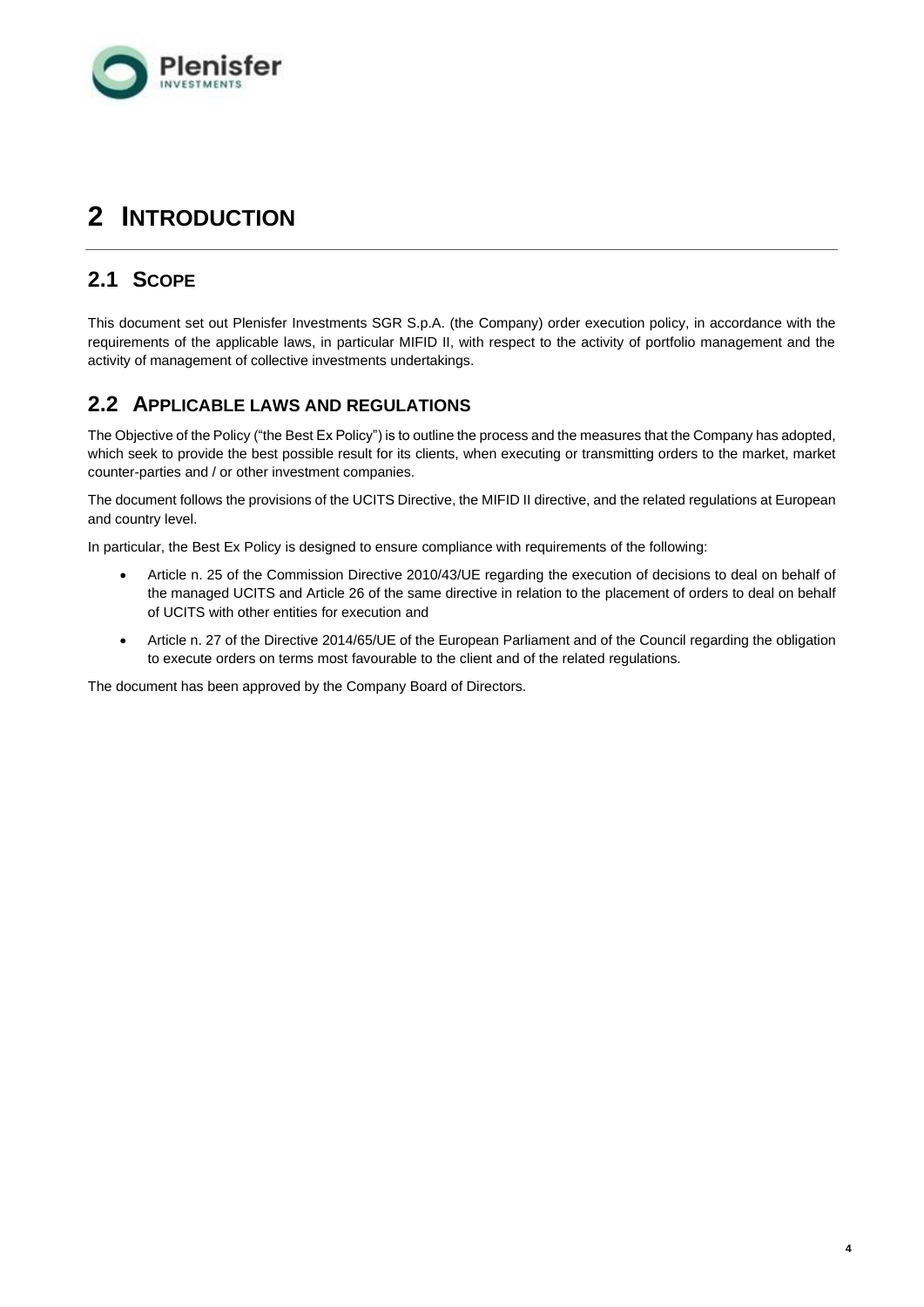

## <span id="page-5-0"></span>**3 BEST EXECUTION STRATEGY**

### <span id="page-5-1"></span>**3.1 GENERAL PRINCIPLES**

The main objective of the Company, while supplying the investment services of portfolio management and the management of UCITS funds, is to adopt all the sufficient measures to obtain the best possible result for its clients. This does not imply that the best possible result will be achieved in every execution.

The Company defines the Policy with impartiality.

In order to achieve the before-mentioned result, the Company will consider the following relevant factors:

- price.
- market impact,
- market liquidity,
- nature and size of the order.
- costs,
- speed of execution.
- probability of execution and
- settlement as following described.

The Company will determine the relative importance of each factor according to the following criteria:

- As a manager of a CIU, the investment policy, objective, the management style, and the specific risks of the fund;
- As a Portfolio Manager, the client characteristics and the client classification as professional or retail client;
- The order characteristics (including the case of securities financing transaction);
- The characteristics of the financial instrument being traded;
- The characteristics of the trading venues on which such trade can be executed.

In its capacity as a portfolio manager, the Company considers, for both the professional and retail clients, the relative importance of the best execution factors. For clarity, the costs referred to above include all the costs directly involved with the order execution including, but not limited to, commissions for the trading venues and counter-parties, costs for matching and settlement and any other cost payed to third party in relation to the order execution.

The Best Execution factors will be considered for any security financing transaction.

Specific instruction by a client related to order execution may negatively impact the Company's ability to adopt all the measure foreseen by this Policy to obtain the best possible result in relation to the execution of the order subject to the specific instruction.

The Company will not structure or charge its commission in any way that discriminates unfairly between execution venues.

## <span id="page-5-2"></span>**3.2 TRADING VENUES**

Client orders may be executed on or outside trading venues.

Trading venues are:

- Regulated markets;
- Multilateral Trading Facilities (MTF);
- Organize trading Facilities (OTF);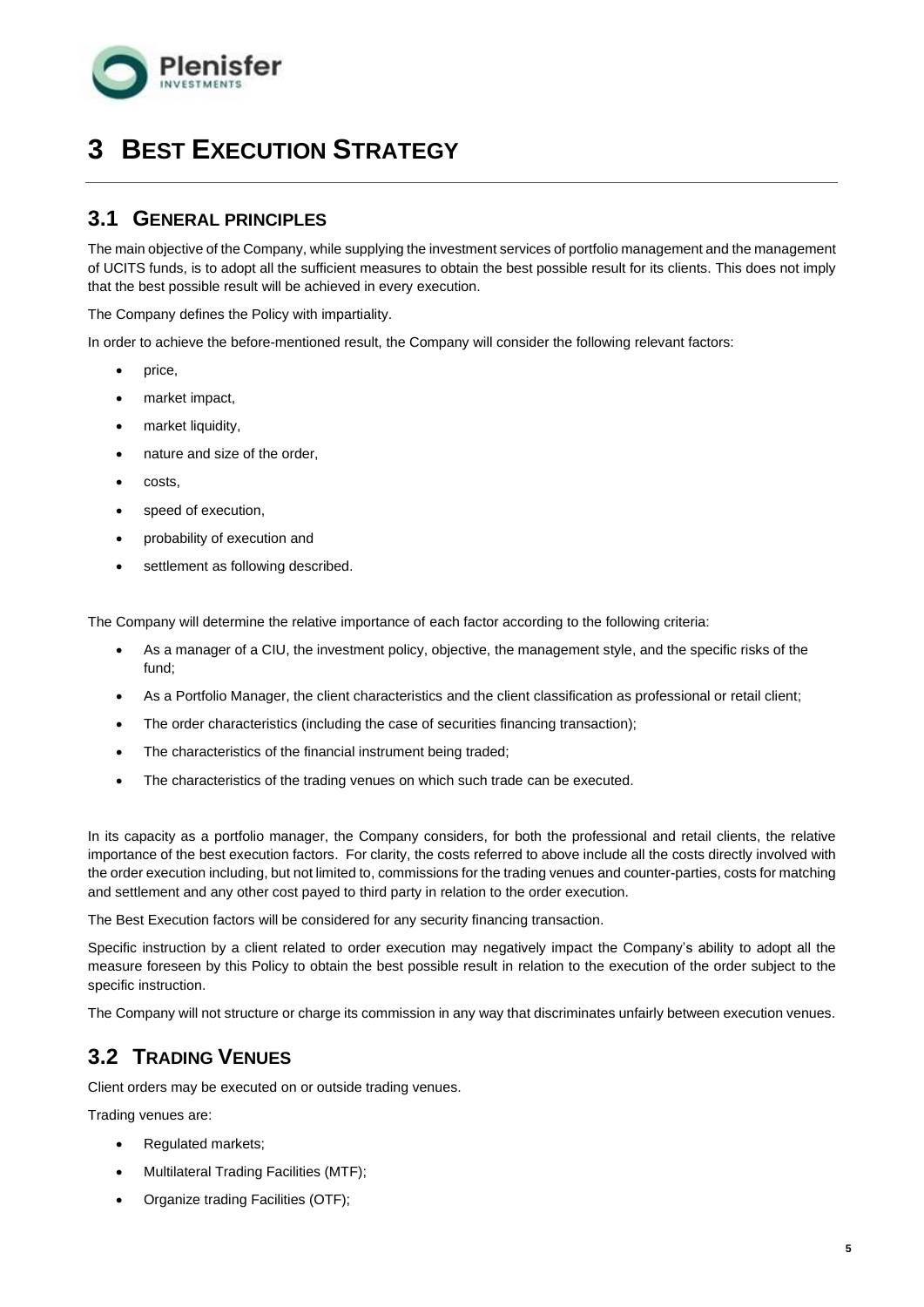

Transaction may be executed Over the Counter (OTC) with counter-parties who are one of the following:

- Systematic internalisers;
- Market Makers or other liquidity providers;
- Equivalent trading venues of an extra-European country (which perform in a third country a function similar to those performed by the aforementioned entities).

The Company shall always consider the best interest of the client in the selection of the trade Counter-party.

Since the transactions made outside regulated venues are not subject to the rules defined by the trading venues, execution of orders outside a regulated venue may involve added risks associated with counter-parties, settlement and other aspects related to the execution process.

The Company performs OTC transactions only with the customer's consent.

The Company does not receive remuneration by channelling orders to a particular trading or execution venue, nor discounts or non-monetary benefits that violate the rules on conflicts of interest or incentives.

Moreover, the Company does not structure or apply its commissions in a way that leads to undue discrimination between one execution venue and another.

All the locations on which customer orders are executed according to the specific type of financial instrument are listed in Annex B, "List of locations", of this Execution Policy.

## <span id="page-6-0"></span>**3.3 BEST EXECUTION FACTORS**

The main factors the Company considers for the purpose of ensuring the best execution of orders are the **price** at which the order is executed and the **costs** in which the Company will occur for the execution of the transaction.

In order to seek Best Execution, the Company may consider other factors which, in relation to the size (quantity to be negotiated and estimated value) and the characteristics of the order to be executed (e.g. order related financial instrument listed or unlisted), may be relevant since they influence the determination of the price itself:

- Market impact;
- Liquidity;
- Size and nature;
- Speed of execution:
- Likelihood of execution and settlement.

#### *Price*

Price is usually the starting point of any negotiation with any counter-party, across trading venues.

As such, the selection of the trading venue for the execution of the trading orders by the Company starts with the evaluation of the quality of the prices expressed on or by the available venues and the price action observed, always considering the liquidity and the market depth. For very liquid and standard instruments, price is a larger determinant of best execution, but still there are other factors to consider.

For more complex orders and instruments (including products like OTC derivatives), less liquid instruments or large orders relative to the market depth, other factors than price play more of a role in determining best execution. Where possible, the Company will seek out comparative prices, look for additional market volumes or evaluate alternative execution venues or strategies to ensure best execution.

Beyond price, the following factors, among others, play a key role in determining best execution: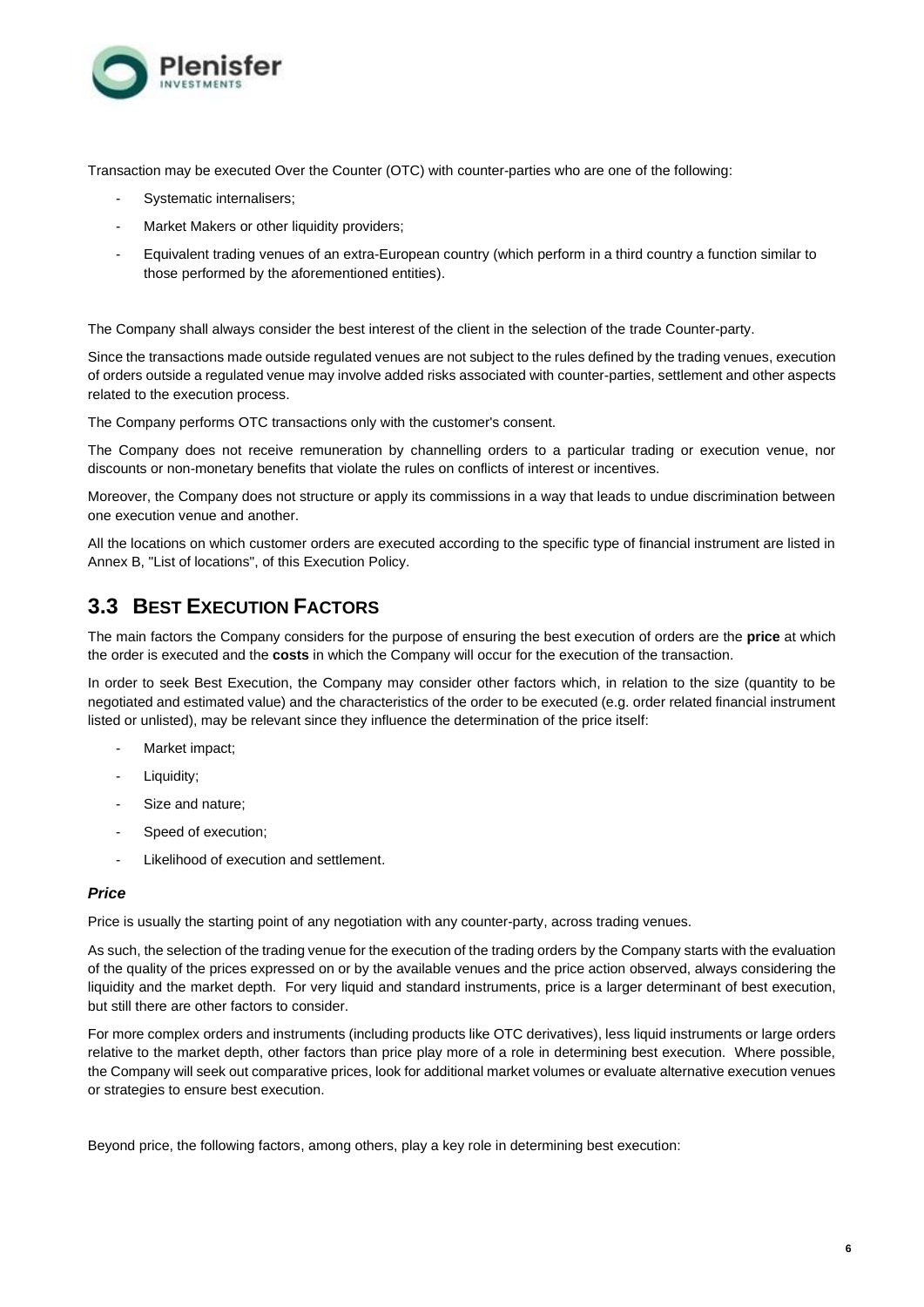

#### *Costs*

With reference to each potential execution venue, the Company considers the costs associated with the transactions. In particular:

- the expenses incurred for the remuneration of any third party services (e.g. the stock exchange, the reference intermediaries in the regulated market, the costs related to the activity of a clearing house, the custodian bank), the costs of access to trading venues and generally all expenses directly and indirectly related to the execution of the customer's order (e.g. execution fees, including costs for subscribing, modifying or cancelling orders or expenses for the reimbursement of fund units, as well as any expenses relating to the access to market data or the use of terminals, expenses for clearing or settlement); and
- the costs and commissions connected to the services provided by any external intermediaries used for the transmission of orders to the execution venues.

#### *Market Impact*

Market impact refers to the effect market participants generate when they buy or sell a financial instrument within the market itself for the specific instrument(s) in question. In the execution of trading orders, the Company considers the possible impact on the market, especially for those orders of relevant size.

#### *Liquidity*

In the execution of orders, the Company considers the purchase and sale volumes typically available on the different trading venues and through which liquidity is guaranteed.

#### *Size and Nature of the Order*

In the execution of trading orders, the Company analyses the specific characteristics of the proposed orders. In particular, the Company takes into consideration the size of the transactions and any particular characteristics of the order, such as purchase order, sales order, order with price limit, order with facilitation, order with scheduled negotiation, order for a security financing transaction or any other characteristic which may be relevant to determine for the execution.

#### *Speed of execution*

The speed indicates the time that elapses between the transmission of the order and its execution in the context of a trading venue. The execution speed, for each trading venue, is mainly determined by the operational characteristics of the trading venue itself.

#### *Execution and settlement risks*

The likelihood an order will be executed in a trading venue depends largely on the liquidity of the financial instrument and the depth of the trading venue. The Company takes into account the risks that trading orders may be only partially executed. The Company also takes into account settlement risks associated with the financial instrument being traded (so-called "Technical fail").

### <span id="page-7-0"></span>**3.4 INTERMEDIARY SELECTION**

The Company selects entities with an execution policy consistent with the Best Execution strategy referred to in this document (see Appendix A for the list of intermediaries, which may change from time to time).

In order to verify potential counter-party's execution policies, the Company evaluates:

- Whether the entity in question is subject to the MiFID II requirements (or in the case of an entity from outside the EU, if the methods adopted in the provision of order execution services comply with the MiFID II requirements regarding Best Execution) concerning the obligation to execute orders at the most favourable conditions for the customer and
- Whether the entity is able to demonstrate the high quality of execution of orders for the types of transactions envisaged.

Subject to the above criteria, the Company may select the an entity based on the following criteria:

Commissions: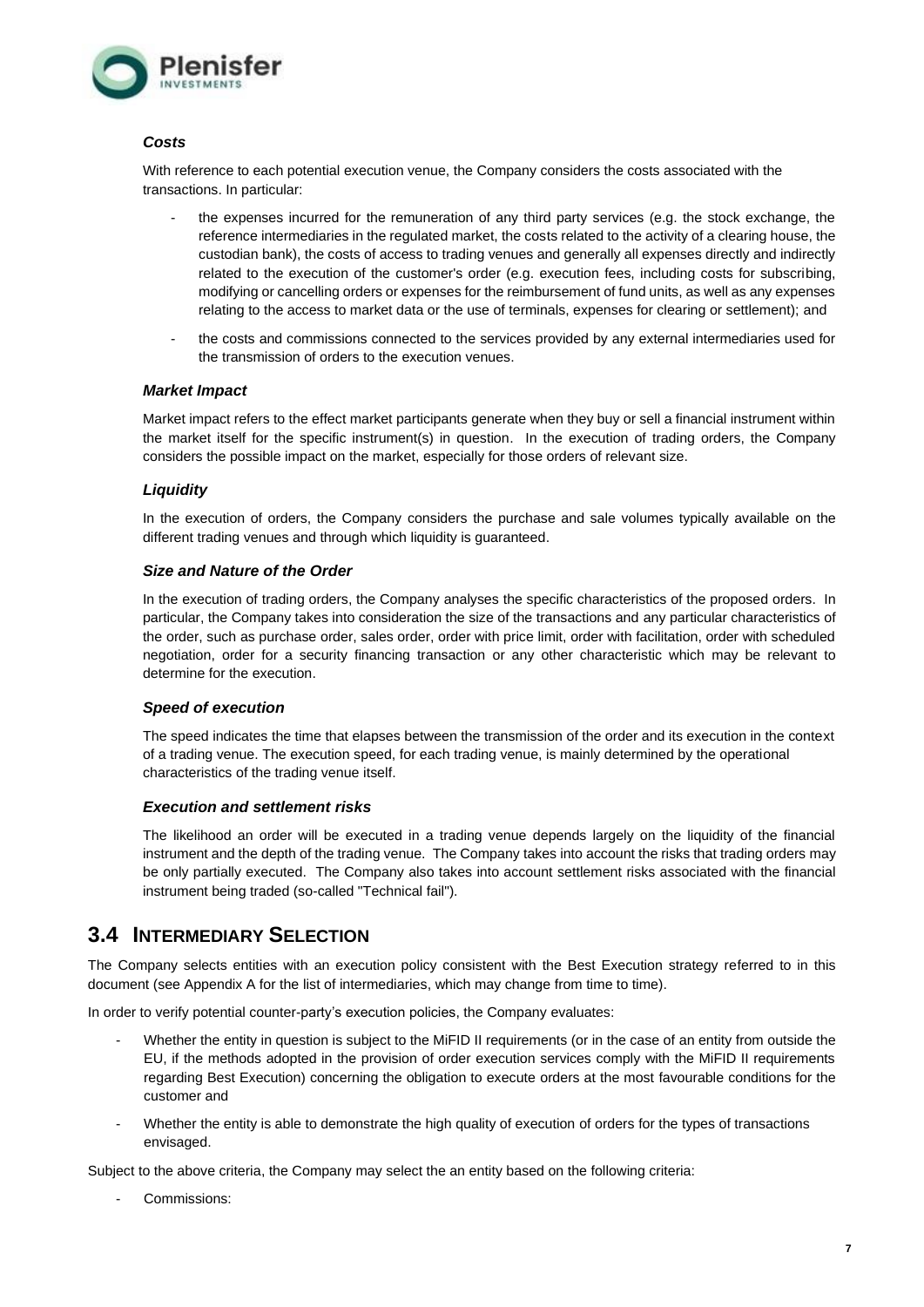

The Company considers the commissions applied by the entity for the execution of the intended orders;

- Organizational structure and Conflict of interest management:

The organizational structure and the management of the conflict of interests must ensure the correct and optimal execution of the transmitted orders, as well as comply with the relevant regulations;

- Quality and efficiency of the services provided and in particular, in relation to order execution;
- Capacity of the entity to minimize the total transaction costs, without impacting on the financial strength of the entity itself.
- Level of specialisation in the type of transactions envisaged:

The Company considers the speed of execution and the capacity to work with unusual volumes;

- Access to the primary market;
- Quality of the settlement phase;
- Financial Strength:

The Company verifies the financial strength of the entity including, where available, the entity's credit rating.

The Company will review its list of approved Intermediaries annually and may add entities to or remove entities from the approved list with the approval of the CEO. Any such changes will be communicated to the Board at the next Board Meeting.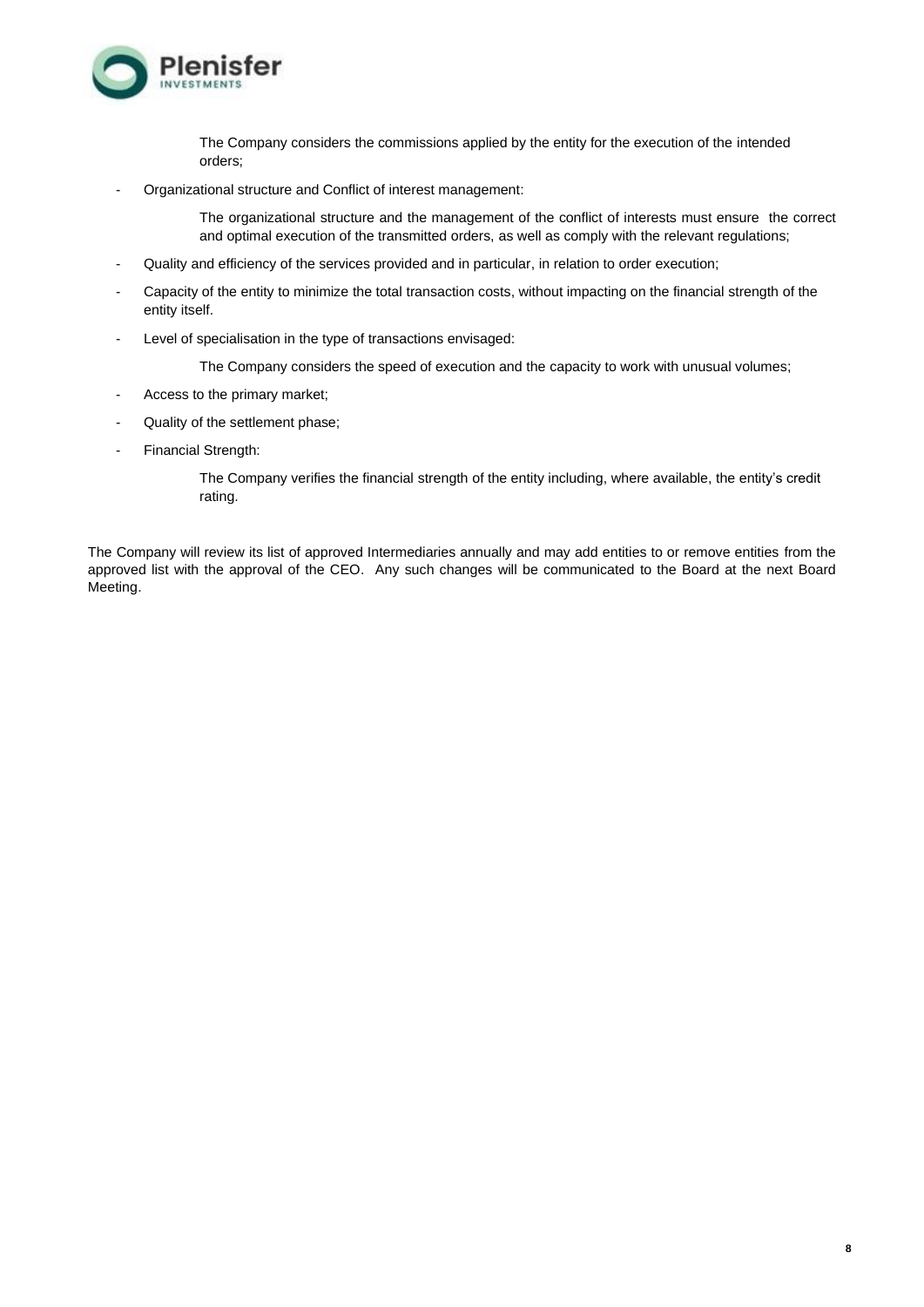

## <span id="page-9-0"></span>**4 EXECUTION POLICY**

### <span id="page-9-1"></span>**4.1 GENERAL PROVISIONS**

In relation to the different type of financial instruments, the Company has identified different models with which to pursue the Best Execution.

In particular, the Company has identified different transmission approaches or execution strategies for each of the following categories:

- Transferable securities:
	- o Equity instruments (company shares and other securities equivalent to company shares, partnerships or other entities and shares depositary receipts);
	- o Money Market Instruments and Debt Instruments (bonds and other debt securities as well as money market instruments, including certificates of deposit relating to these securities);
	- o Any other transferable security that can be acquired or sold or that entails a spot settlement determined with reference to transferable securities, currencies, interest rates or yields, commodities or other indices or measures;
- Derivatives traded on regulated markets of trading venues:
- Derivatives traded OTC;
- Undertakings of Collective Investment units or shares;

### **4.1.1 Equity Instruments**

For this category of financial instruments, the Company adopts the following TRANSMISSION STRATEGY:

- For the transmission of orders to the market, the Company leverages on one of the brokers included in the List of Intermediaries (see Annex A, which may change from time to time), according to the related Best Execution Policy (see paragraph 3.4).
- The Company will give particular emphasis to monitoring and auditing activities, to document how the Company believes the choices put in place are the most advantageous to the interests of its clients.
- In accordance with Article 23 of Regulation (EU) No. 600/2014 (MiFIR), the Company ensures that trades made in equity instruments, admitted to trading on a regulated market or traded on a trading venue, will have a place in a regulated market, multilateral trading facility, systematic internalisers, or in an equivalent third country trading venue.
- Although regulated, equity markets can present some of the challenges regularly faced in OTC markets. Therefore, occasions may arise where approaching more counterparties or using multiple venues might not be appropriate in order to avoid information leakages.

### **4.1.2 Money Market Instruments and Debt Instruments**

For this category of financial instruments, the Company adopts the following EXECUTION STRATEGY:

- The Company executes client orders on the venues indicated in Annex B (which may change from time to time) to this Execution Policy, according to the protocol defined on the trading venue for each type of financial instrument and considering the Best Execution factors referred to in the previous sections.
- Alternatively and in relation to the nature of the order, the Company may rely on an adequate number of intermediaries (chosen among the aforementioned List of Intermediaries), which will be asked for a "quote" on the financial instrument subject of the transaction. In other situations, a broad approach to market venues / counterparties might jeopardise the achievement of the trade objective. In these cases, the trader can adopt different approaches in order to achieve best execution.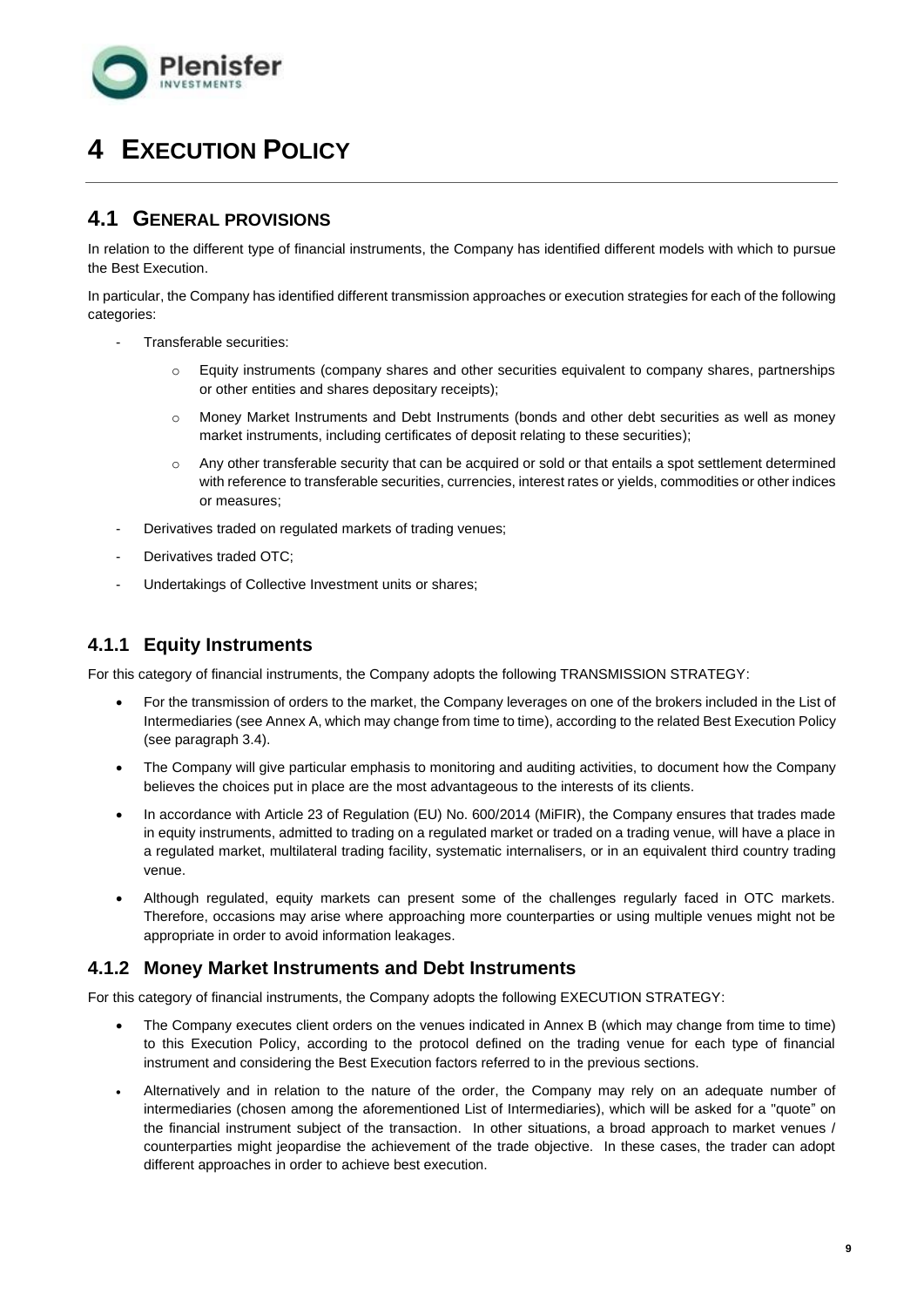

- When the Intermediary acts as a "dealer", negotiating on its own positions in an RFQ mode ("request for quote "). Following the pricing communication, on the basis of the criteria indicated in the previous sections, the Company will proceed to the subsequent execution of the transaction under the best conditions received.
	- In such a case, the Company should not have any expectation on the application of the Best Execution by the Intermediary and on the protection of the Company interests by the dealer.
	- o Therefore, it is duty of the Company to guarantee the transaction will be carried out under the best possible conditions.
- In certain situations, the abovementioned strategy may not be applied due to the nature of the instrument or the contingent market conditions. In these cases, the trader can adopt different approaches in order to achieve best execution.
	- $\circ$  In particular, a transmission of order strategy may be adopted where an intermediary may be selected (from the list in Annex A) to act as agent of the Company for the transaction. In such case, the Company has a legitimate expectation that the Intermediary will act on the basis of its own Best execution strategy, protecting the interests of the Company with the respect to the price, costs and other elements in the execution of the order transmitted.
	- o When prices, volumes traded are not available daily and it is therefore impossible to assess a string of relevant prices and volumes, the Company will still seek a reliable price by asking selected counterparties for quotes. If this RFQ process does not produce any viable result, the Company can apply to a single counterparty (agency trade) to execute the trade.

### **4.1.3 Other Transferable securities**

For this category of financial instruments, the Company adopts the following TRANSMISSION STRATEGY:

The Company transmits the orders relating to the instruments listed above to one or more reference intermediaries, selected in accordance with the principles of this Policy.

#### **4.1.4 Derivatives traded on regulated markets or trading venues**

For this category of financial instruments, the Company adopts the following TRANSMISSION STRATEGY:

- Any orders related to this category of financial instruments are transmitted by the Company to one or more reference brokers, selected in accordance with the principles of this Policy.
- In accordance with article 28 of Regulation (EU) No. 600/2014 (MiFIR), transactions involving derivatives that are subject to the obligation to be negotiated on a trading venue<sup>1</sup>, will be executed on a regulated market, multilateral trading systems, organized trading systems, or in a third country trading venue assessed as equivalent.

### **4.1.5 Derivatives traded on OTC**

For this category of financial instruments, the Company adopts the following EXECUTION STRATEGY:

- The Company will execute transaction only with authorised counterparties.
- In relation to the type of transaction and bearing in mind the factors and criteria referred to in the previous sections, the Company will request quotes and trading conditions for the instrument in question in such a way as to ensure the fairness of the conditions proposed for execution to execute the transaction under the best conditions possible.

### **4.1.6 UCI units**

For this category of financial instruments, the Company adopts the following TRANSMISSION STRATEGY:

• As part of its operations relating to Portfolio Management and Collective Management, the Company operates in units and shares of collective investment undertakings.

<sup>1</sup> The complete list is published on the ESMA Public Register for the Trading Obligation for derivatives under MiFIR according to the provision of Commission Implementing Regulation (EU) 2017/241.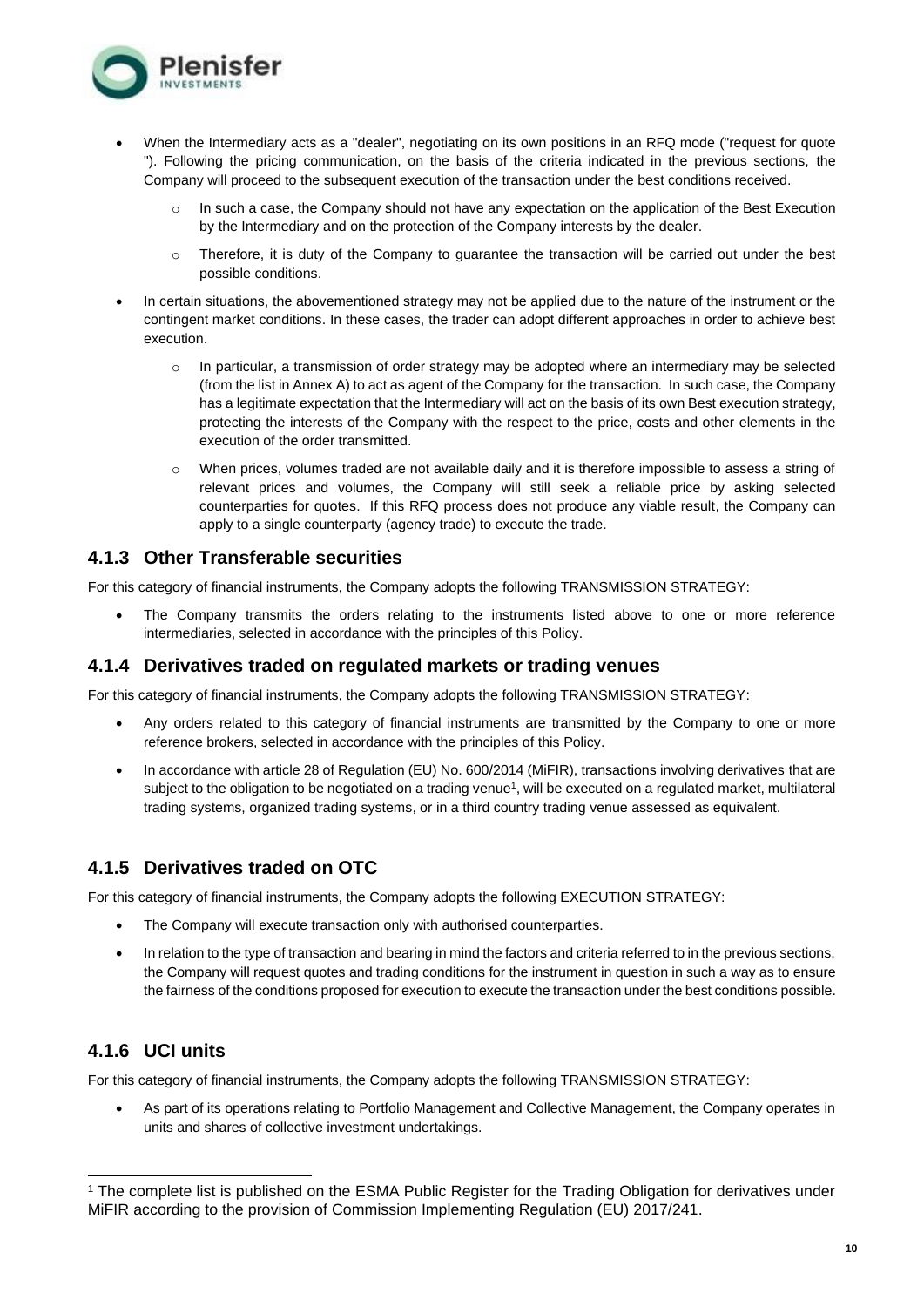

- In this regard, the Company subscribes the units or shares of collective investment undertakings directly from the corresponding entities or carries out their purchase and sale in the context of secondary markets.
- Such transactions are carried out on the basis of the NAV of the subscription / trading day. The Company always seeks, in relation to each transaction and the type of customer, the best commission class applicable to it.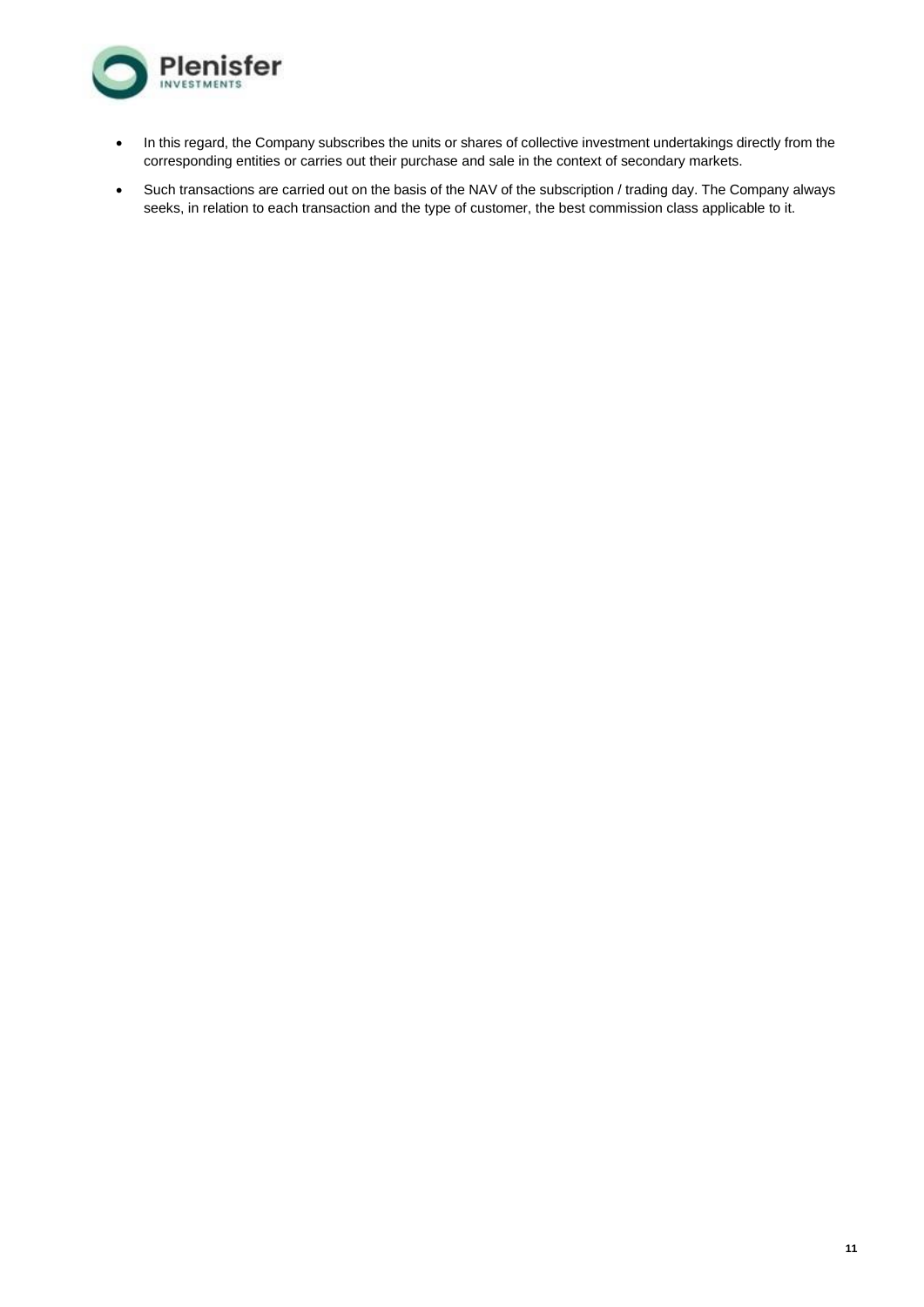

## <span id="page-12-0"></span>**5 PERIODIC REPORTING ON THE EXECUTION POLICY**

On an annual basis and for each class of financial instruments, the Company summarizes and publishes on its website, the list of the first five intermediaries to which it has sent orders and the first five execution venues where it has executed customer orders in the in the previous year, in terms of trading volume.

In addition, the Company publishes for each class of financial instrument a summary of the Company's evaluation of the quality of execution obtained in reference to all client orders received in the previous year.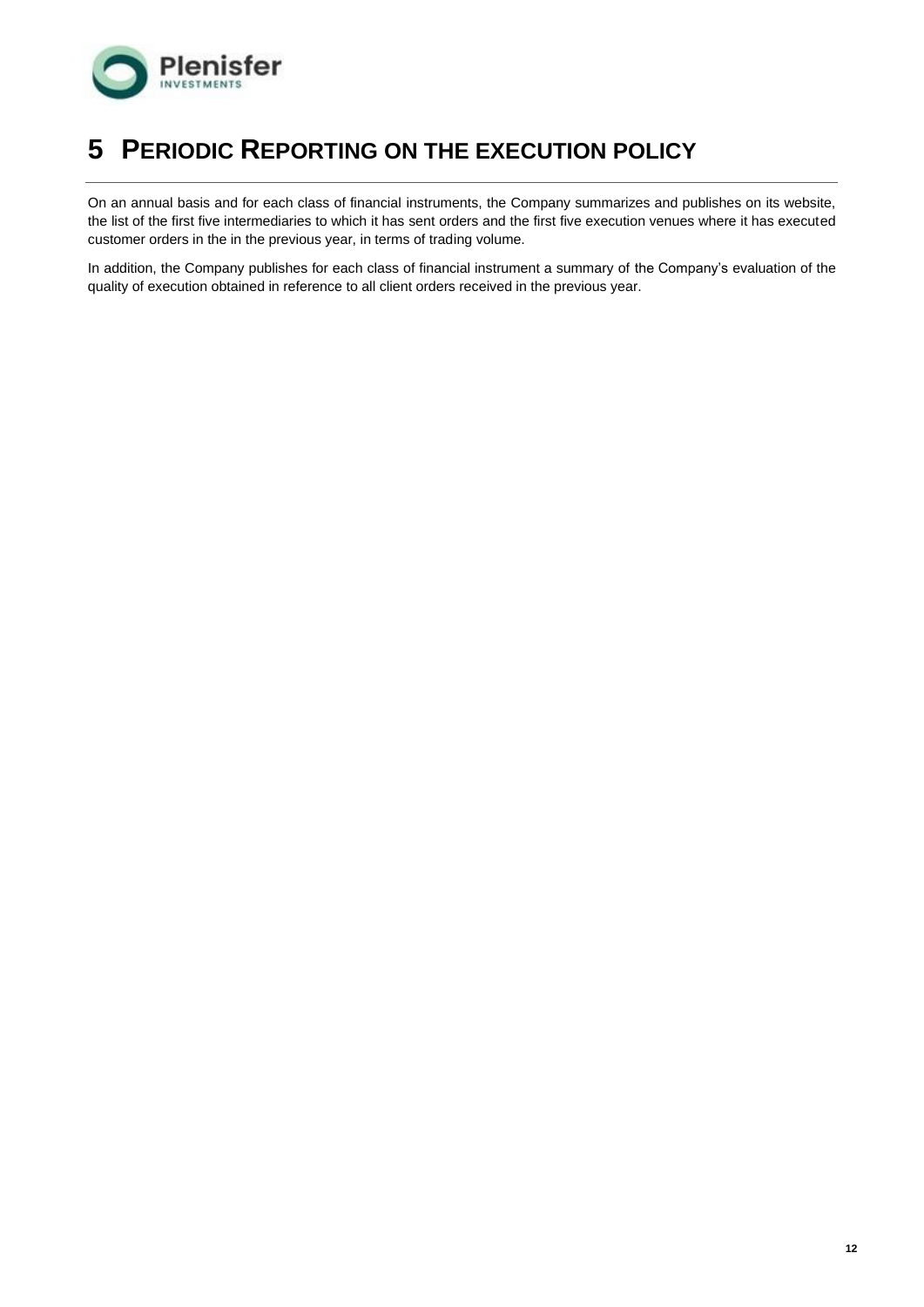

## <span id="page-13-0"></span>**6 MONITORING AND REVIEW OF THE EXECUTION POLICY**

The Compliance function of the Company, with the support of the internal controls process, verifies that the conditions and criteria described within the policy are being respected on a continuous basis.

The Company will review the policy at least on an annual basis or whenever a significant event occurs that may materially impact the effectiveness of the policy. An event is considered to be material when it affects the Company's ability to continue to obtain the best possible result for the orders of its client on an ongoing and lasting basis.

Any review of this policy will take into account the results of the periodic evaluation of the Execution Policy above.

The Company notifies customers with whom it maintains a relationship, of any significant changes in the operations adopted for the execution of orders or of this Execution Policy.

Updates to this Execution Policies will be approved by the Board of Plenisfer Investments SGR.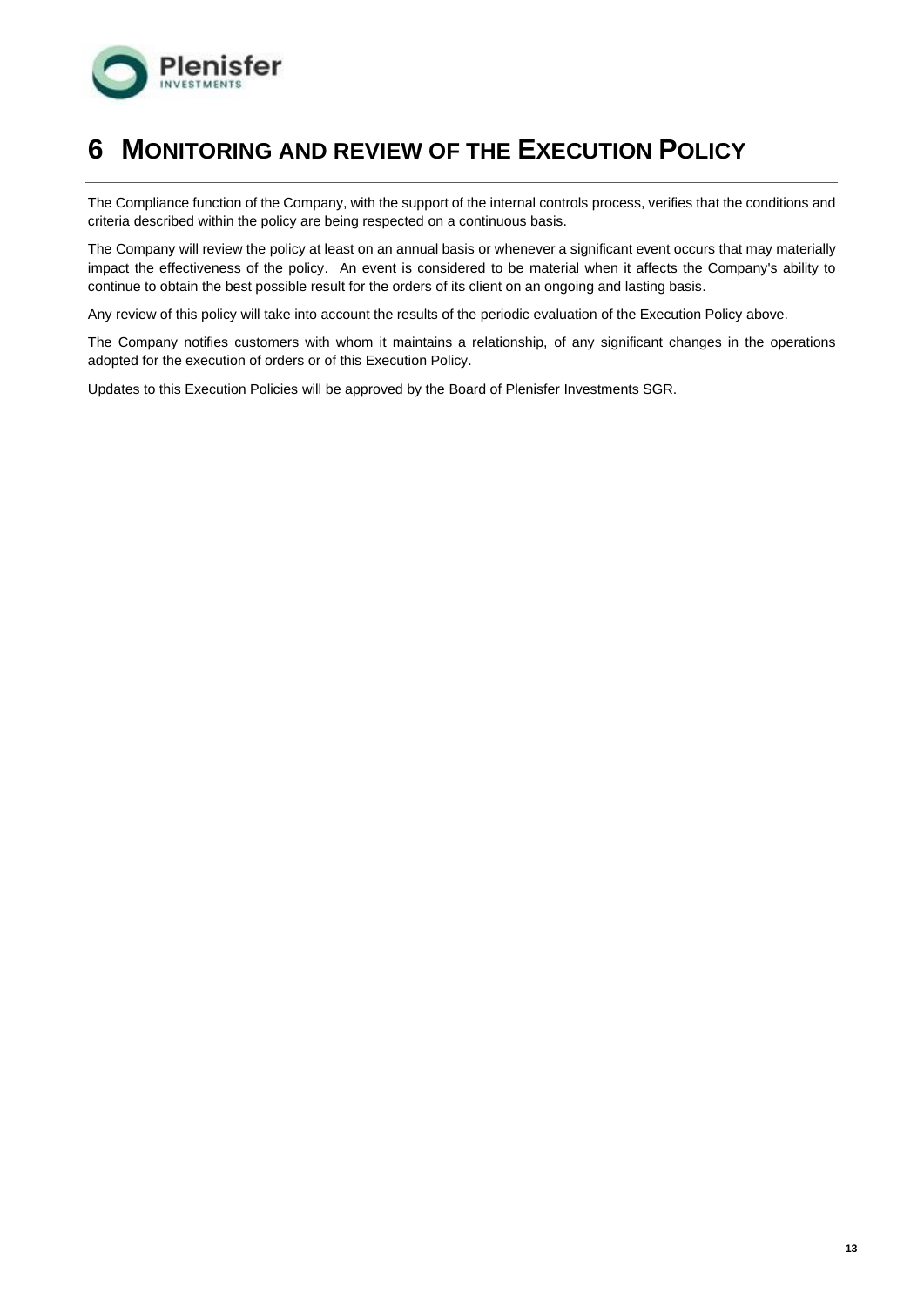

# **ANNEX A**

# **7 LIST OF INTERMEDIARIES / BROKERS**

| <b>Broker Name</b>                                                     | Cash and FX<br><b>Instruments</b> | <b>OTC</b> Trading | <b>Clearing Broker</b><br>for Listed<br><b>Derivatives</b> | Executing<br><b>Broker</b> for listed<br>Derivatives<br>(Give up<br>Agreement) |
|------------------------------------------------------------------------|-----------------------------------|--------------------|------------------------------------------------------------|--------------------------------------------------------------------------------|
| Goldman Sachs Bank Europe,<br>Frankfurt                                |                                   | X                  |                                                            |                                                                                |
| Goldman Sachs International,<br>London                                 | X                                 |                    |                                                            | X                                                                              |
| Morgan Stanley Europe SE,<br>Frankfurt                                 | X                                 | X                  |                                                            | X                                                                              |
| JP Morgan AG, Frankfurt                                                | X                                 | X                  | X                                                          |                                                                                |
| UBS AG, London                                                         | X                                 | X                  |                                                            |                                                                                |
| <b>UBS ESE, Frankfurt</b>                                              | X                                 |                    |                                                            | X                                                                              |
| Jefferies Gmbh,<br>Frankfurt                                           | X                                 | X                  |                                                            |                                                                                |
| <b>Credit Suisse Securities</b><br>Sociedad De Valores S.A.,<br>Madrid | X                                 |                    |                                                            | X                                                                              |
| <b>HSBC</b> France, Paris                                              | X                                 |                    |                                                            |                                                                                |
| Bank of America Securities<br>Europe, Paris                            | X                                 |                    |                                                            | X                                                                              |
| Stifel<br>Europe<br>Bank<br>AG,<br>Frankfurt                           | X                                 |                    |                                                            |                                                                                |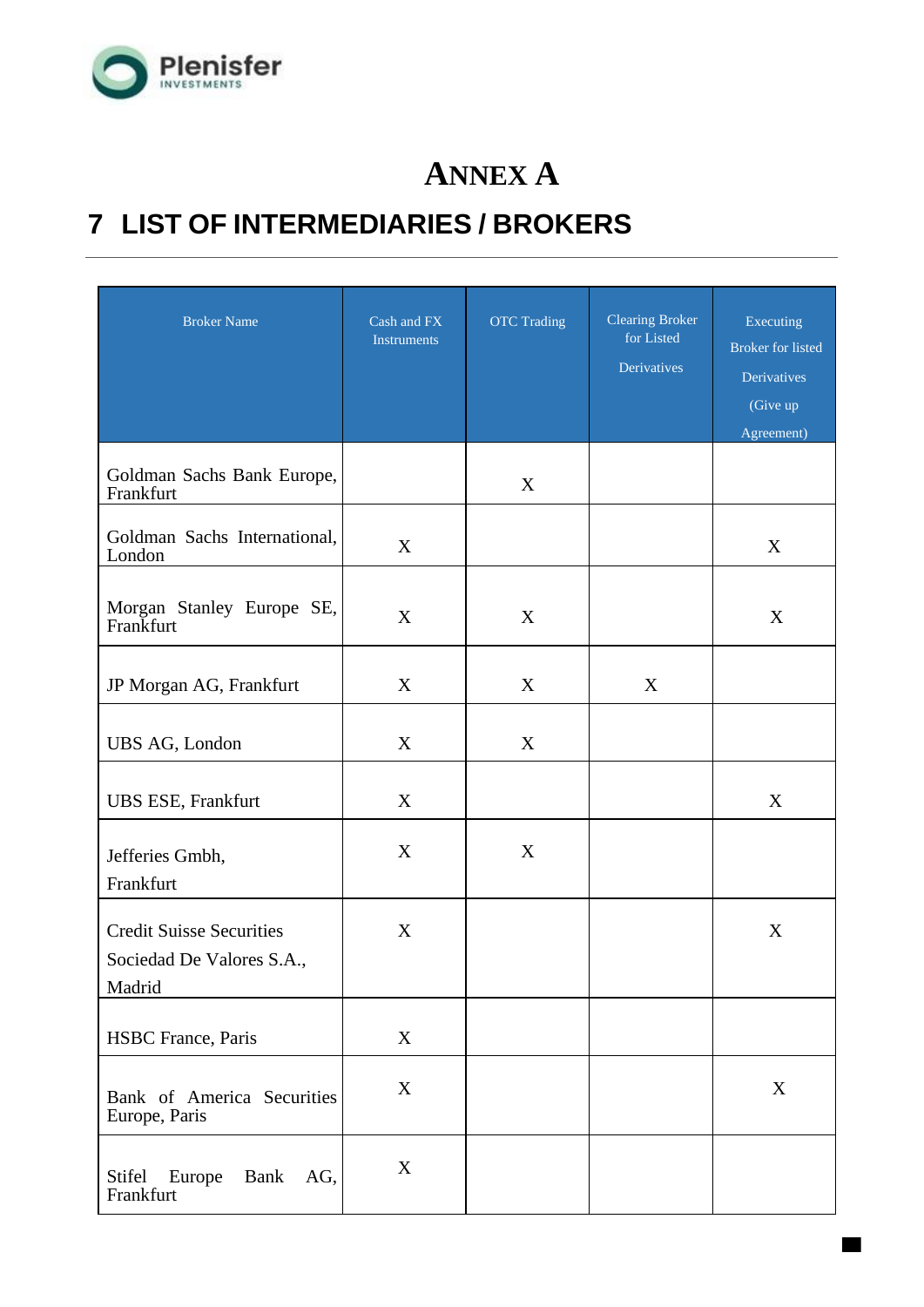

| <b>Broker Name</b>                                     | Cash and FX<br><b>Instruments</b> | <b>OTC Trading</b> | <b>Clearing Broker</b><br>for Listed<br><b>Derivatives</b> | Executing<br><b>Broker</b> for listed<br><b>Derivatives</b><br>(Give up<br>Agreement) |
|--------------------------------------------------------|-----------------------------------|--------------------|------------------------------------------------------------|---------------------------------------------------------------------------------------|
|                                                        |                                   |                    |                                                            |                                                                                       |
| <b>StoneX Financial Europe</b>                         | X                                 |                    |                                                            |                                                                                       |
|                                                        |                                   |                    |                                                            |                                                                                       |
| <b>Imperial Capital</b><br>(International) LLP, London | X                                 |                    |                                                            |                                                                                       |
|                                                        |                                   |                    |                                                            |                                                                                       |
| Banca Akros, Milan                                     | X                                 |                    |                                                            |                                                                                       |
| <b>BCP</b> Securities LLC, London                      | X                                 |                    |                                                            |                                                                                       |
| State Street Luxembourg SA<br>(Depository)             | $X^2$                             |                    |                                                            |                                                                                       |

 $2$  3 For Fx trading.